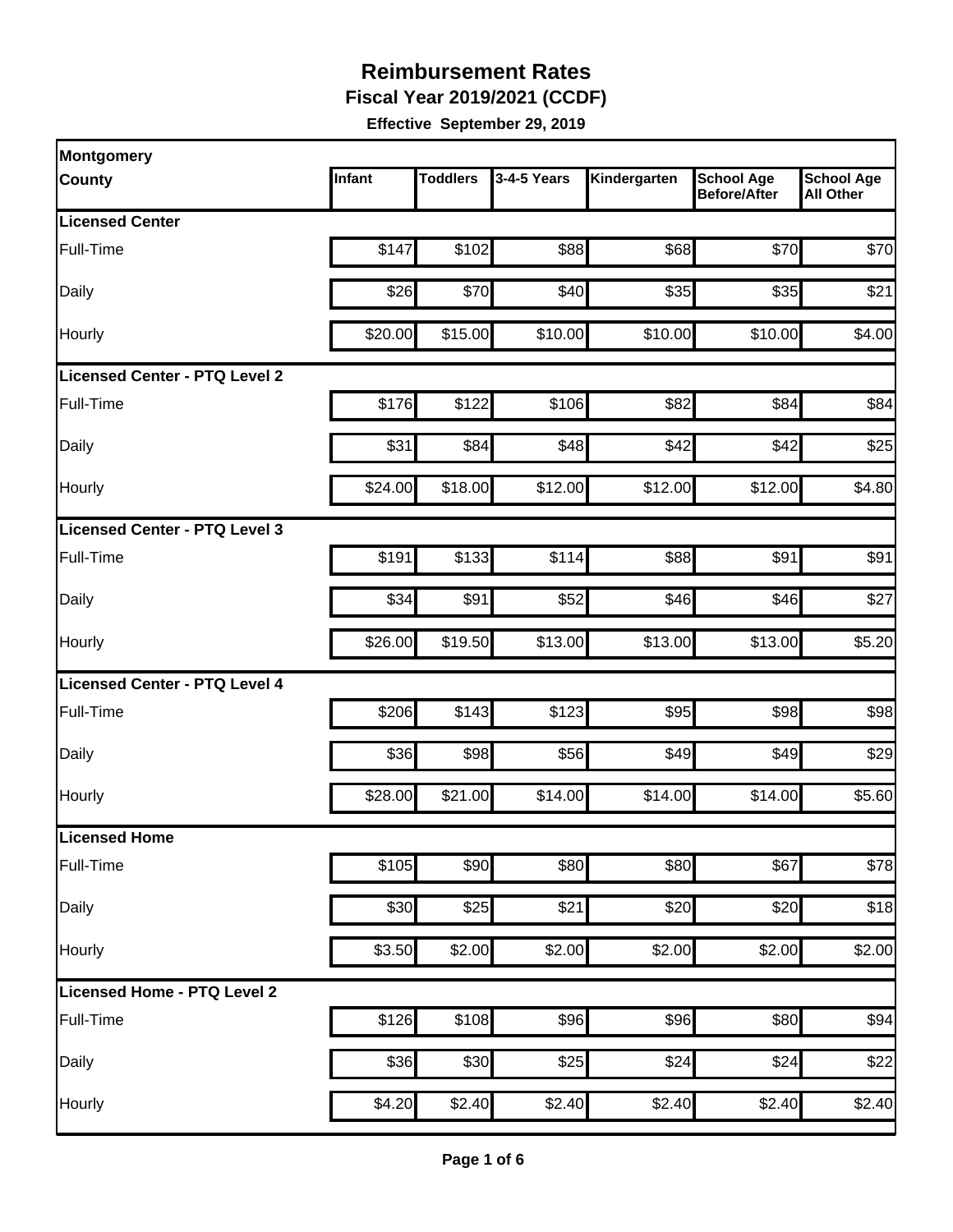**Fiscal Year 2019/2021 (CCDF)** 

| Montgomery                               |         |                 |             |              |                                   |                                       |
|------------------------------------------|---------|-----------------|-------------|--------------|-----------------------------------|---------------------------------------|
| County                                   | Infant  | <b>Toddlers</b> | 3-4-5 Years | Kindergarten | <b>School Age</b><br>Before/After | <b>School Age</b><br><b>All Other</b> |
| Licensed Home - PTQ Level 3              |         |                 |             |              |                                   |                                       |
| Full-Time                                | \$137   | \$117           | \$104       | \$104        | \$87                              | \$101                                 |
| Daily                                    | \$39    | \$33            | \$27        | \$26         | \$26                              | \$23                                  |
| Hourly                                   | \$4.60  | \$2.60          | \$2.60      | \$2.60       | \$2.60                            | \$2.60                                |
| <b>Licensed Home - PTQ Level 4</b>       |         |                 |             |              |                                   |                                       |
| Full-Time                                | \$147   | \$126           | \$112       | \$112        | \$94                              | \$109                                 |
| Daily                                    | \$42    | \$35            | \$29        | \$28         | \$28                              | \$25                                  |
| Hourly                                   | \$4.90  | \$2.80          | \$2.80      | \$2.80       | \$2.80                            | \$2.80                                |
| <b>Registered Ministry</b>               |         |                 |             |              |                                   |                                       |
| Full-Time                                | \$112   | \$88            | \$64        | \$64         | \$32                              | \$70                                  |
| Daily                                    | \$26    | \$17            | \$22        | \$19         | \$15                              | \$16                                  |
| Hourly                                   | \$3.10  | \$3.00          | \$2.90      | \$2.90       | \$2.90                            | \$2.90                                |
| <b>Registered Ministry - PTQ Level 1</b> |         |                 |             |              |                                   |                                       |
| Full-Time                                | \$130   | \$95            | \$76        | \$66         | \$51                              | \$70                                  |
| Daily                                    | \$26    | \$44            | \$31        | \$27         | \$25                              | \$19                                  |
| Hourly                                   | \$11.60 | \$9.00          | \$6.50      | \$6.50       | \$6.50                            | \$3.50                                |
| <b>Registered Ministry - PTQ Level 2</b> |         |                 |             |              |                                   |                                       |
| Full-Time                                | \$176   | \$122           | \$106       | \$82         | \$84                              | \$84                                  |
| Daily                                    | \$31    | \$84            | \$48        | \$42         | \$42                              | \$25                                  |
| Hourly                                   | \$24.00 | \$18.00         | \$12.00     | \$12.00      | \$12.00                           | \$4.80                                |
| <b>Registered Ministry - PTQ Level 3</b> |         |                 |             |              |                                   |                                       |
| Full-Time                                | \$191   | \$133           | \$114       | \$88         | \$91                              | \$91                                  |
| Daily                                    | \$34    | \$91            | \$52        | \$46         | \$46                              | \$27                                  |
| Hourly                                   | \$26.00 | \$19.50         | \$13.00     | \$13.00      | \$13.00                           | \$5.20                                |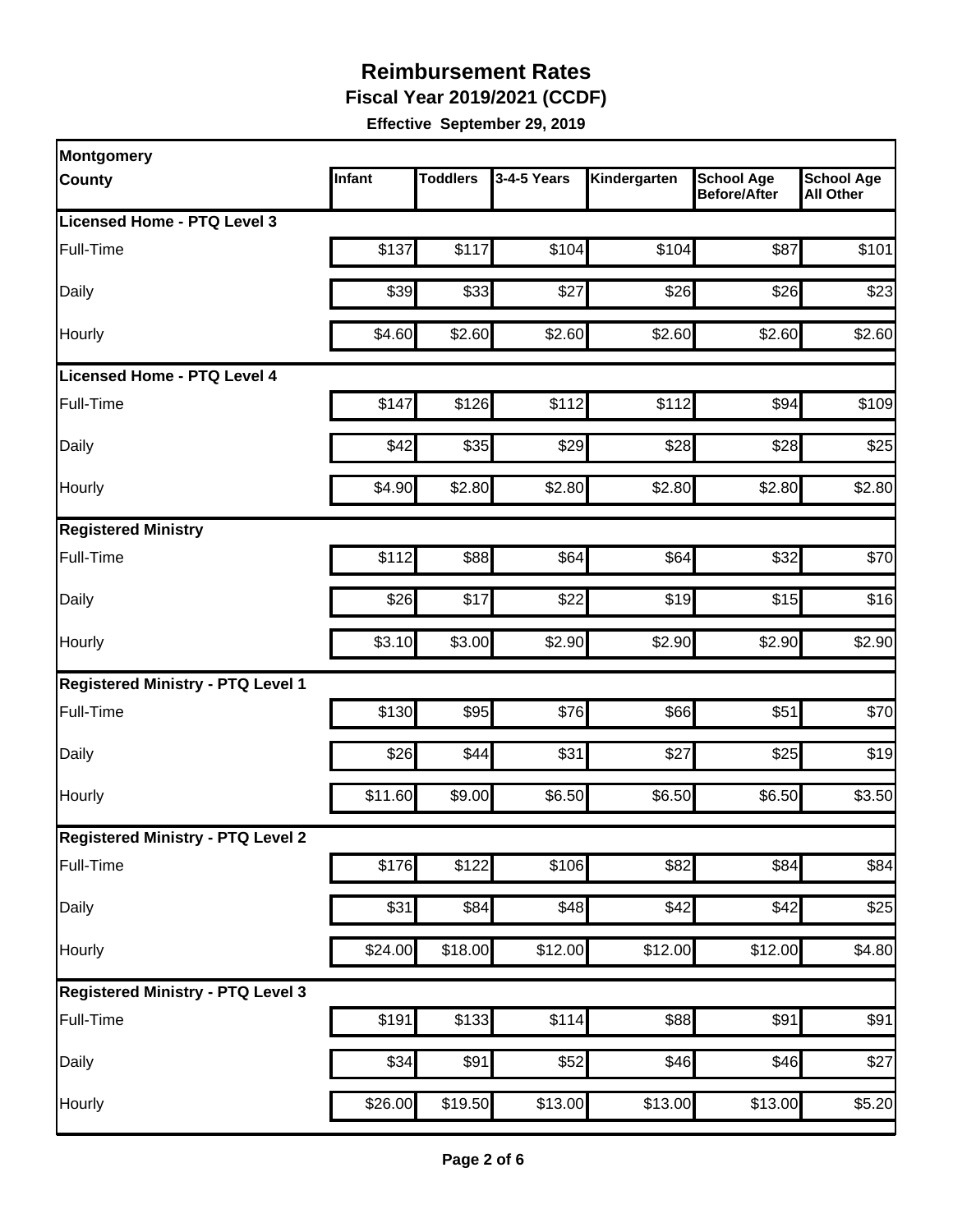**Fiscal Year 2019/2021 (CCDF)** 

| Montgomery                               |               |                 |             |              |                                          |                                       |
|------------------------------------------|---------------|-----------------|-------------|--------------|------------------------------------------|---------------------------------------|
| <b>County</b>                            | <b>Infant</b> | <b>Toddlers</b> | 3-4-5 Years | Kindergarten | <b>School Age</b><br><b>Before/After</b> | <b>School Age</b><br><b>All Other</b> |
| <b>Registered Ministry - PTQ Level 4</b> |               |                 |             |              |                                          |                                       |
| Full-Time                                | \$206         | \$143           | \$123       | \$95         | \$98                                     | \$98                                  |
| Daily                                    | \$36          | \$98            | \$56        | \$49         | \$49                                     | \$29                                  |
| Hourly                                   | \$28.00       | \$21.00         | \$14.00     | \$14.00      | \$14.00                                  | \$5.60                                |
| <b>Exempt Center</b>                     |               |                 |             |              |                                          |                                       |
| Full-Time                                | \$112         | \$88            | \$64        | \$64         | \$32                                     | \$70                                  |
| Daily                                    | \$26          | \$17            | \$22        | \$19         | \$15                                     | \$16                                  |
| Hourly                                   | \$3.10        | \$3.00          | \$2.90      | \$2.90       | \$2.90                                   | \$2.90                                |
| <b>Accredited Exempt Center</b>          |               |                 |             |              |                                          |                                       |
| Full-Time                                | \$162         | \$112           | \$97        | \$75         | \$35                                     | \$75                                  |
| Daily                                    | \$29          | \$25            | \$24        | \$20         | \$15                                     | \$23                                  |
| Hourly                                   | \$4.80        | \$6.10          | \$6.10      | \$4.30       | \$4.50                                   | \$4.40                                |
| <b>Exempt Home</b>                       |               |                 |             |              |                                          |                                       |
| Full-Time                                | \$90          | \$73            | \$75        | \$67         | \$54                                     | \$73                                  |
| Daily                                    | \$17          | \$16            | \$16        | \$16         | \$16                                     | \$14                                  |
| Hourly                                   | \$2.00        | \$2.00          | \$2.00      | \$2.00       | \$1.90                                   | \$2.00                                |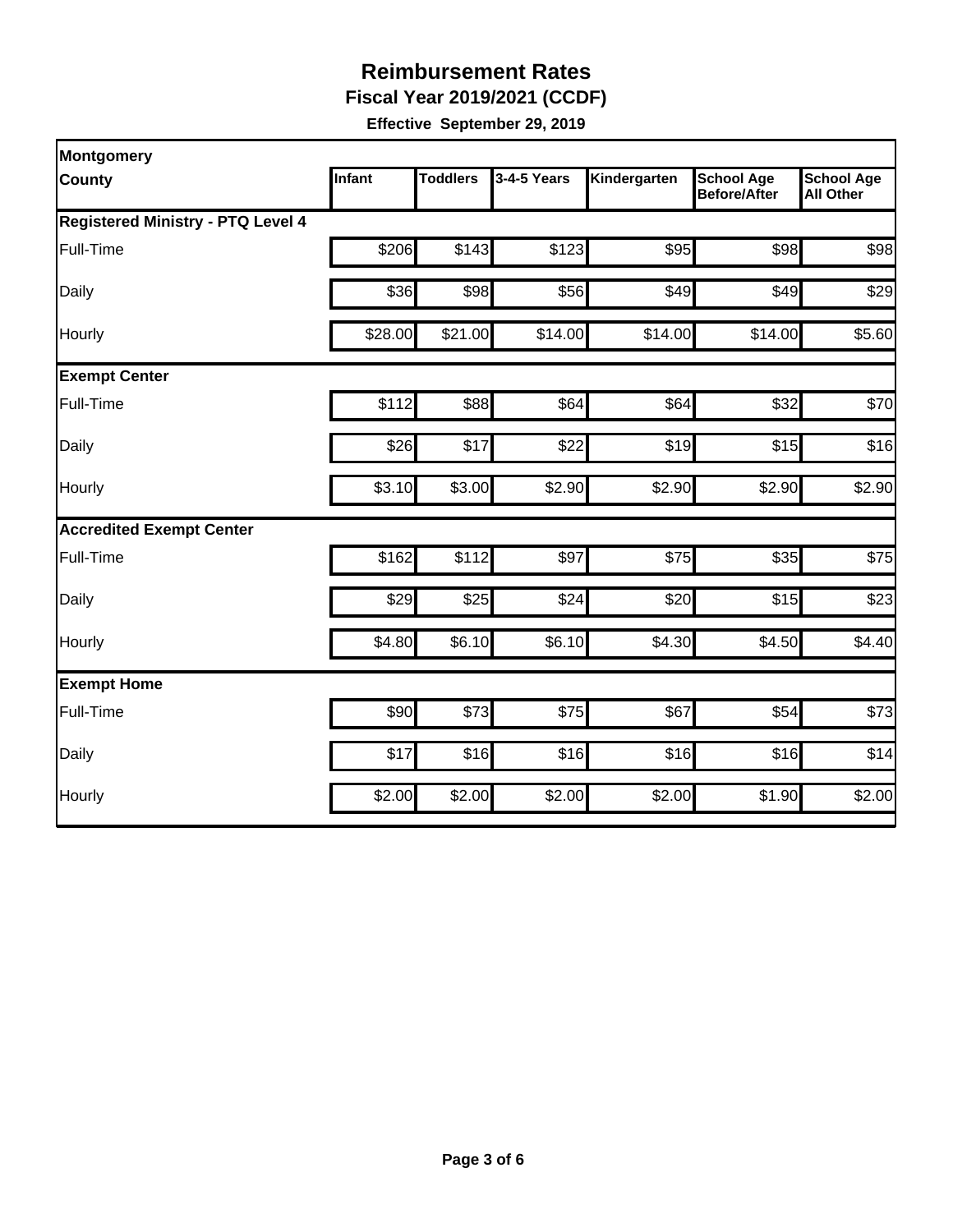#### **Reimbursement Rates School Year 2019/2021 (OMW Pre-K)**

| Montgomery                    |        |                 |             |              |                                          |                                       |
|-------------------------------|--------|-----------------|-------------|--------------|------------------------------------------|---------------------------------------|
| <b>County</b>                 | Infant | <b>Toddlers</b> | 3-4-5 Years | Kindergarten | <b>School Age</b><br><b>Before/After</b> | <b>School Age</b><br><b>All Other</b> |
| Licensed Center - PTQ Level 3 |        |                 |             |              |                                          |                                       |
| Full-Time                     |        |                 | \$125.40    |              |                                          |                                       |
| Daily                         |        |                 |             |              |                                          |                                       |
| Hourly                        |        |                 |             |              |                                          |                                       |
| Licensed Center - PTQ Level 4 |        |                 |             |              |                                          |                                       |
| Full-Time                     |        |                 | \$135.30    |              |                                          |                                       |
| Daily                         |        |                 |             |              |                                          |                                       |
| Hourly                        |        |                 |             |              |                                          |                                       |
| Licensed Home - PTQ Level 3   |        |                 |             |              |                                          |                                       |
| Full-Time                     |        |                 | \$114.40    |              |                                          |                                       |
| Daily                         |        |                 |             |              |                                          |                                       |
| Hourly                        |        |                 |             |              |                                          |                                       |
| Licensed Home - PTQ Level 4   |        |                 |             |              |                                          |                                       |
| Full-Time                     |        |                 | \$123.20    |              |                                          |                                       |
| Daily                         |        |                 |             |              |                                          |                                       |
| Hourly                        |        |                 |             |              |                                          |                                       |
| VCP Ministry - PTQ Level 0    |        |                 |             |              |                                          |                                       |
| Full-Time                     |        |                 | \$70.40     |              |                                          |                                       |
| Daily                         |        |                 |             |              |                                          |                                       |
| Hourly                        |        |                 |             |              |                                          |                                       |
| VCP Ministry - PTQ Level 3    |        |                 |             |              |                                          |                                       |
| Full-Time                     |        |                 | \$125.40    |              |                                          |                                       |
| Daily                         |        |                 |             |              |                                          |                                       |
| Hourly                        |        |                 |             |              |                                          |                                       |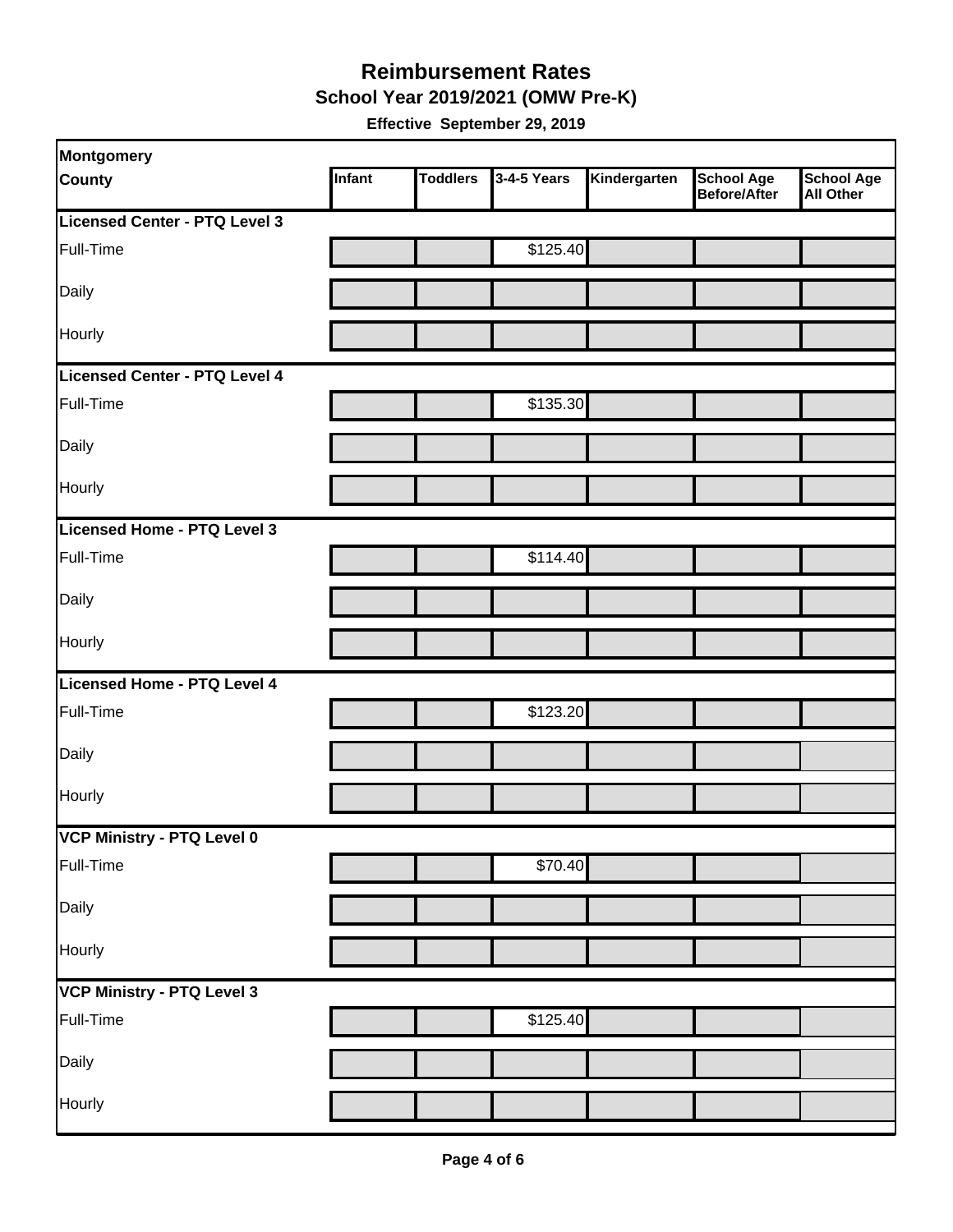**School Year 2019/2021 (OMW Pre-K)** 

| Montgomery                                     |        |                 |             |              |                                          |                         |  |  |
|------------------------------------------------|--------|-----------------|-------------|--------------|------------------------------------------|-------------------------|--|--|
| County                                         | Infant | <b>Toddlers</b> | 3-4-5 Years | Kindergarten | <b>School Age</b><br><b>Before/After</b> | School Age<br>All Other |  |  |
| <b>VCP Ministry - PTQ Level 4</b>              |        |                 |             |              |                                          |                         |  |  |
| Full-Time                                      |        |                 | \$135.30    |              |                                          |                         |  |  |
| Daily                                          |        |                 |             |              |                                          |                         |  |  |
| Hourly                                         |        |                 |             |              |                                          |                         |  |  |
| Private Accredited School - PTQ Level 0        |        |                 |             |              |                                          |                         |  |  |
| Full-Time                                      |        |                 | \$96.80     |              |                                          |                         |  |  |
| Daily                                          |        |                 |             |              |                                          |                         |  |  |
| Hourly                                         |        |                 |             |              |                                          |                         |  |  |
| Private Accredited School - PTQ Level 1        |        |                 |             |              |                                          |                         |  |  |
| Full-Time                                      |        |                 | \$96.80     |              |                                          |                         |  |  |
| Daily                                          |        |                 |             |              |                                          |                         |  |  |
| Hourly                                         |        |                 |             |              |                                          |                         |  |  |
| Private Accredited School - PTQ Level 2        |        |                 |             |              |                                          |                         |  |  |
| Full-Time                                      |        |                 | \$116.60    |              |                                          |                         |  |  |
| Daily                                          |        |                 |             |              |                                          |                         |  |  |
| Hourly                                         |        |                 |             |              |                                          |                         |  |  |
| <b>Private Accredited School - PTQ Level 3</b> |        |                 |             |              |                                          |                         |  |  |
| Full-Time                                      |        |                 | \$125.40    |              |                                          |                         |  |  |
| Daily                                          |        |                 |             |              |                                          |                         |  |  |
| Hourly                                         |        |                 |             |              |                                          |                         |  |  |
| Private Accredited School - PTQ Level 4        |        |                 |             |              |                                          |                         |  |  |
| Full-Time                                      |        |                 | \$135.30    |              |                                          |                         |  |  |
| Daily                                          |        |                 |             |              |                                          |                         |  |  |
| Hourly                                         |        |                 |             |              |                                          |                         |  |  |